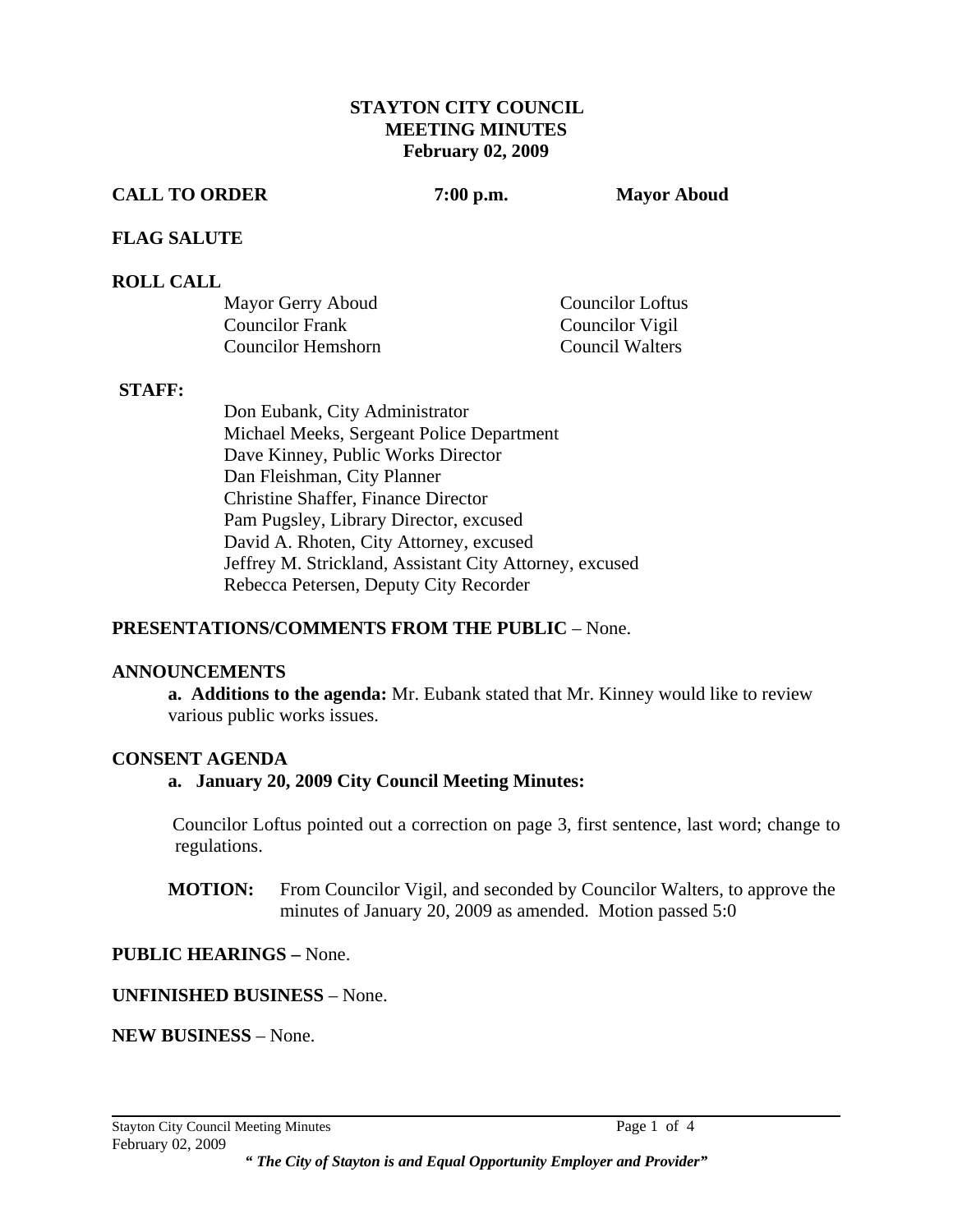## **STAFF/COMMISSION REPORTS**

## **City Administrator – Don Eubank**

**a. Goal Setting Process for 2009:** Mr. Eubank stated that a goal setting session will be held on Saturday, February 28, 2009, 9:00 am to 1:00 pm, at the Library Meeting Room. The City has contracted with Management Consultants Roger Jordan and Bob Wells to facilitate the process.

Question/Comments:

1. Did the Council approve the cost of the consultant fee?

Mr. Eubank stated that over the past ten years staff has entered into an agreement with consultants for the goal setting sessions.

 2. This should be handled in-house instead of hiring a consultant as it is not a good use of tax payer dollars.

3. It's a good idea to use someone from the outside as they do not know the council and would not be biased.

- 4. When you use and outside consultant you get a better product.
- 5. Using and outside facilitator keeps you on track and it is money well spent.

# **b. Charter Revisions:**

Mr. Eubank explained that the booklet of information from the Charter Review process includes the facilitators report, the Proposed City of Stayton Charter, the City of Stayton Charter Review, Policy Revisions and the Proposed City of Stayton Charter with the City Attorney's recommendations.

Mr. Eubank encouraged council members to review the various documents over the next couple of weeks and to get their comments back to him.

Lee Hazelwood, Stayton Oregon. – Mr. Hazelwood stated that he was part of the Charter Review Committee. Some of the decisions the committee agreed to that he does not agree with is that a petition to run for city office should be signed by no less than 10 registered voters in Stayton, term limits should be more than just taking one term off and returning to office, and ordinances should take longer than 30 days before they become effective.

Alan Kingsley, Stayton, Oregon. – Mr. Kingsley stated that he enjoyed working on the Charter Review Committee and that he stands beside what the committee is recommending to the council. He asked that the council approve the committee's recommendations and the attorney's comments.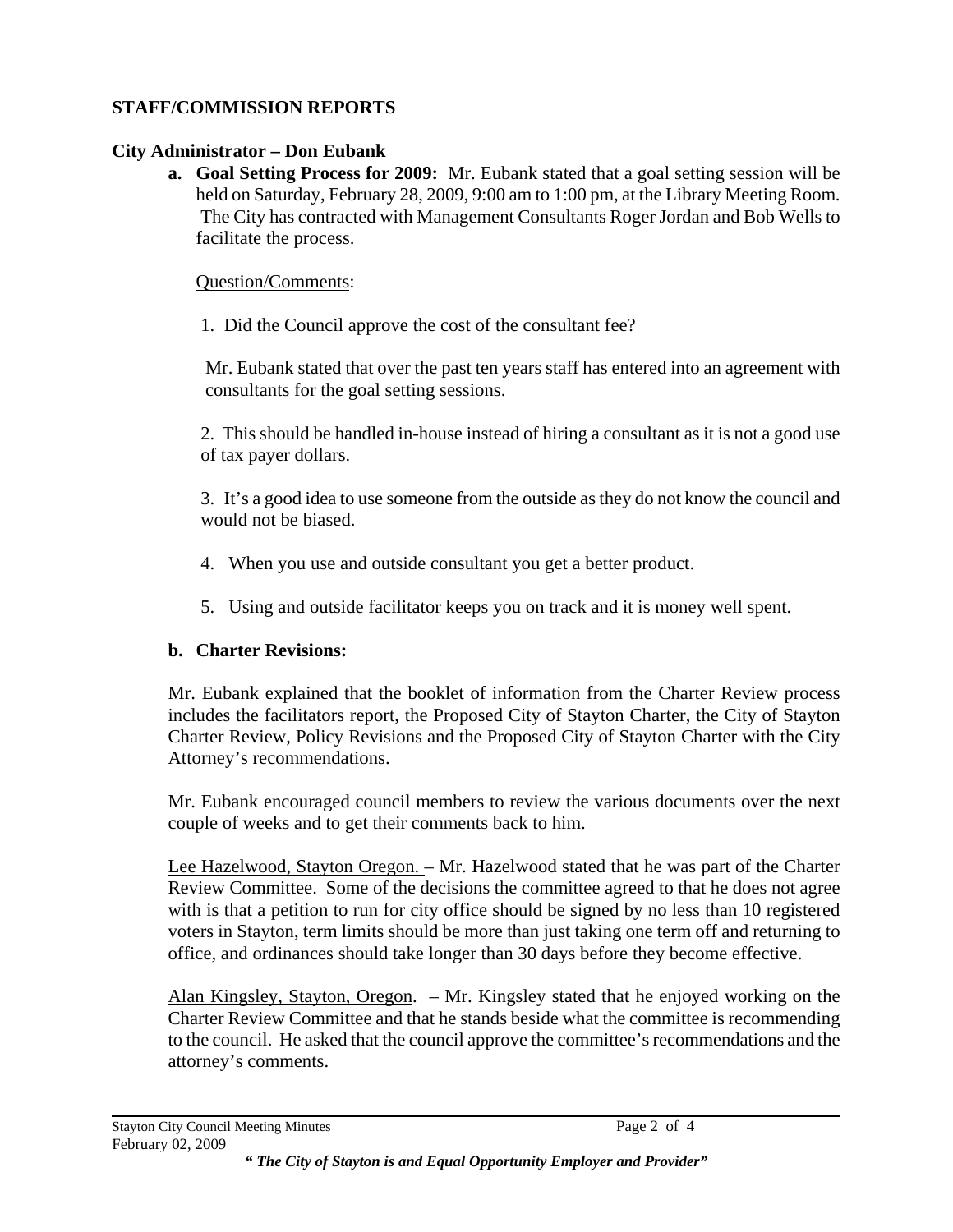**c. City Newsletter:** Mr. Eubank stated that all city departments have been working hard to improve customer service. One of the improvements that have been made over the last year is a user friendly Website where all departments have the ability to make changes daily so the site is kept up to date. Another marketing tool that has been talked about for years is a newsletter to inform the citizens of what is going on in the city. Staff has been working on a proposed newsletter called "THE FRONT PORCH". It will be a bi-monthly Newsletter from the City of Stayton, and initially will be sent out in the utility bills, and placed at businesses that allow the city to do so.

### Questions/Comments:

1. Has the city developed a survey for citizen input?

Mr. Eubank stated that the city is moving forward with this.

- 2. This is a great idea as the public needs to be brought into the process.
- 3. Sublimity's newsletter includes articles of public interest such as garage sale information.

### **Public Works Director – Dave Kinney**

 **a.** Mr. Kinney reviewed various public works projects and their status.

### **PRESENTATIONS/COMMENTS FROM THE PUBLIC-** None

### **BUSINESS FROM THE CITY ADMINISTRATOR**

 **a. Update on Library Director Recruitment:** Mr. Eubank stated that interviews for the Library Director position have taken place recently and another interview will take place this week. A determination on the final candidate should happen very soon, he said.

## **BUSINESS FROM THE MAYOR** – None.

**BUSINESS FROM THE COUNCIL –** In response to a question from the council as to street repairs on N. Fourth Avenue between Ida and Florence Street, Mr. Kinney stated that public works staff filled the potholes but that it is only a temporary fix, at some future time they will need to be repaired.

## **ADJOURN**

There being no further business, the meeting was adjourned at 7:40 pm.

APPROVED BY THE STAYTON CITY COUNCIL this 17th day of February 2009, by a 5:0 VOTE OF THE STAYTON CITY COUNCIL.